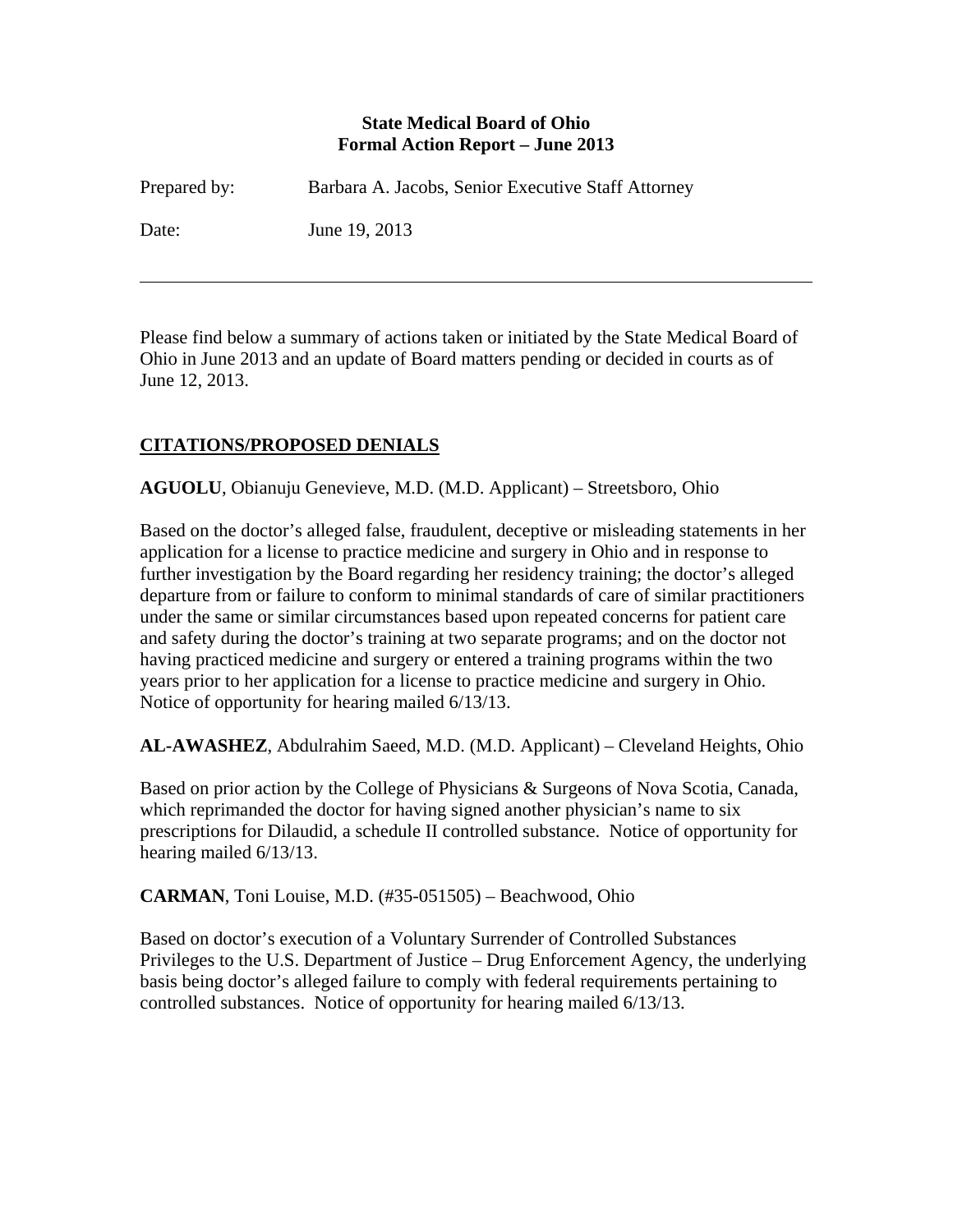**LUBITZ**, Deborah S., M.D. (#35-059082) – Wantagh, New York

Based on the doctor's alleged inability to practice according to acceptable and prevailing standards of care by reason of mental illness. Notice of opportunity for hearing mailed 6/13/13.

**NOLAND**, Tony E. (M.T. Applicant) – Columbus, Ohio

Based on the applicant's alleged failure to cooperate in an investigation conducted by the Board in that he failed to respond to written interrogatories. Notice of opportunity for hearing mailed 6/13/13.

**SAVAGE**, Donald Ray, Jr., M.D. (#35-048034) – Port St. Lucie, Florida

Based on the doctor's alleged sexual misconduct with one patient, to whom he issued a prescription despite having not maintained a record of such prescribing and having failed to examine or document an examination of the patient, and which patient was the mother of and key third party to three pediatric patients and on the doctor's alleged sexual misconduct with a key third party of a fourth pediatric patient. Notice of opportunity for hearing mailed 6/13/13.

**SHERBOURNE**, Casey R. (M.T. Applicant) – Cardington, Ohio

Based on the applicant's guilty plea in the Court of Common Pleas of Marion County, Ohio, to four counts of Theft of Drugs, for which she received intervention in lieu of conviction; prior action against the applicant's license to practice nursing based on her admission that she had diverted Dilaudid from two hospitals in Ohio; and on the applicant's impairment of ability to practice according to acceptable and prevailing standards of care because of habitual or excessive use or abuse of drugs, alcohol, or other substances that impair ability to practice. Notice of opportunity for hearing mailed 6/13/13.

### **FINAL ORDERS**

**BANKS**, Brenda Louise, M.D. (#35-079787) – Columbus, Ohio

Medical license permanently revoked. Based on doctor's conviction in the United States District Court, Southern District of Ohio, Western Division, of one felony count of Acquiring or Possessing a Controlled Substance by Deception, the underlying conduct involved the doctor's participation in a scheme at an Ohio pain clinic to acquire controlled substances for the purpose of illegal resale to others by employees of the clinic by using false identities to order the controlled substances and misrepresenting the purpose of the orders to distributors. Order effective 6/13/13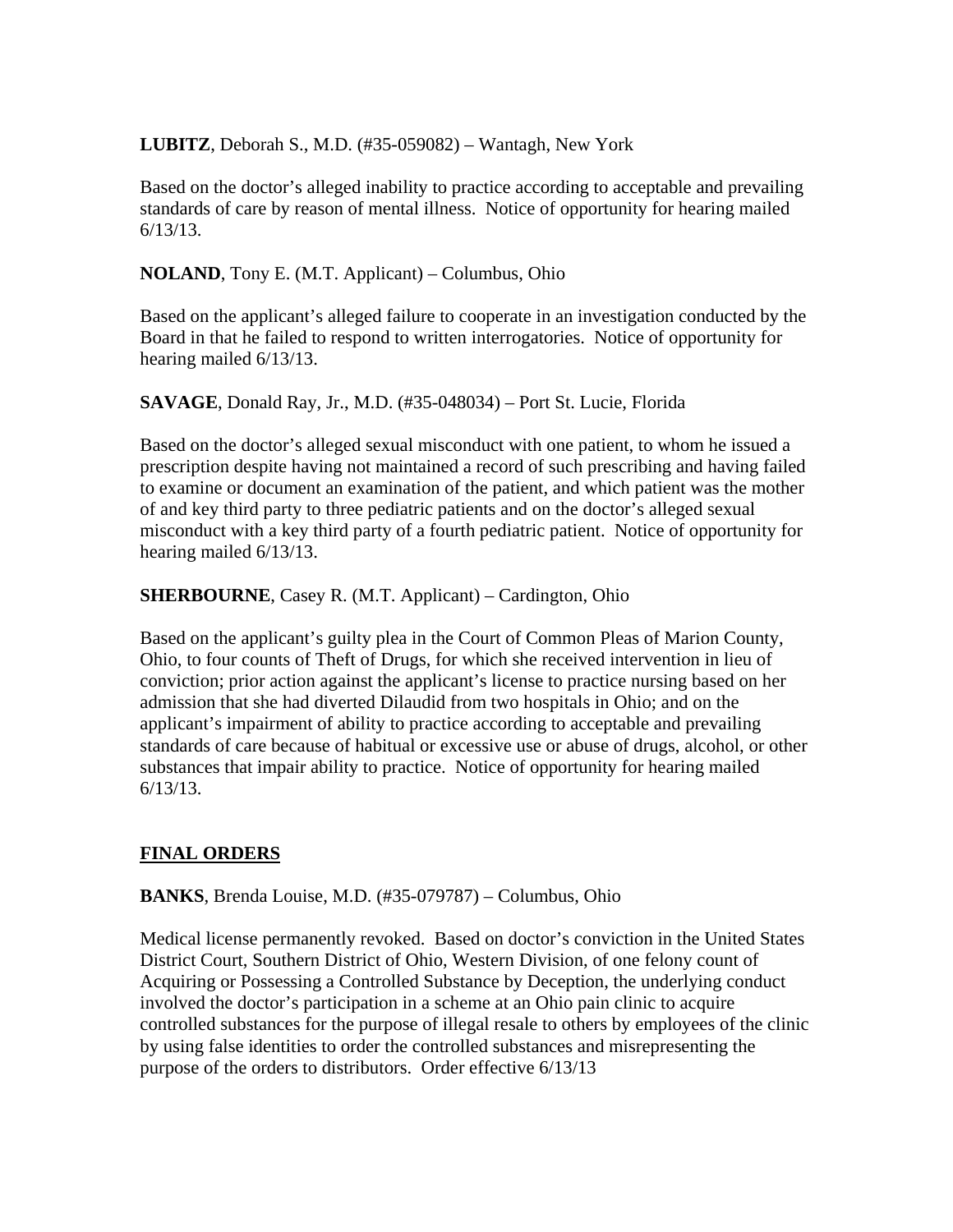**STOREY**, Anyse J., M.D. (#35-051590) – Toledo, Ohio

Case dismissed and license returned to active status. Based upon Board's finding that, following further evaluation of the doctor by addictionologists, doctor is not impaired in her ability to practice according to acceptable and prevailing standards of care. Order effective 6/13/13; License returned to active status on 6/13/13.

## **CONSENT AGREEMENTS**

**BURLAS**, Regis, D.O. (#34-002863) – Massillon, Ohio

Medical license suspended for at least three years; interim monitoring conditions and conditions for reinstatement established, including requirement that doctor enter into subsequent consent agreement incorporating probationary terms, conditions and limitations to monitor practice. Based on doctor's violation of the terms and conditions of a 3/13/13 Consent Agreement and on doctor's relapse on alcohol. Agreement effective 6/12/13.

**DUNCAN**, Philicia Suanna, M.D. (#57-019888) – Cleveland, Ohio

Medical license suspended for at least 90 days; interim monitoring conditions and conditions for reinstatement established, including requirement that doctor enter into subsequent consent agreement incorporating probationary terms, conditions and limitations to monitor practice. Based on doctor's admission that she obtained Paxil and Ritalin by writing prescriptions under her prescriber name or that of another doctor who was neither aware nor consenting to the prescribing and upon her impairment of ability to practice according to acceptable and prevailing standards of care because of habitual or excessive use or abuse of drugs, alcohol, or other substances that impair ability to practice. Agreement effective 6/12/13.

**HANLON**, Michele, M.T. (#33-006842) – Cincinnati, Ohio

Application for restoration of massage therapy license granted and license immediately suspended for sixty days, with subsequent probationary terms, conditions and limitations established for at least two years. Based on massage therapist's admission that she practiced massage therapy without a license from on or about October 2010 through May 2013 and her representations to employers and the public that she was actively licensed to practice. Agreement effective 6/12/13.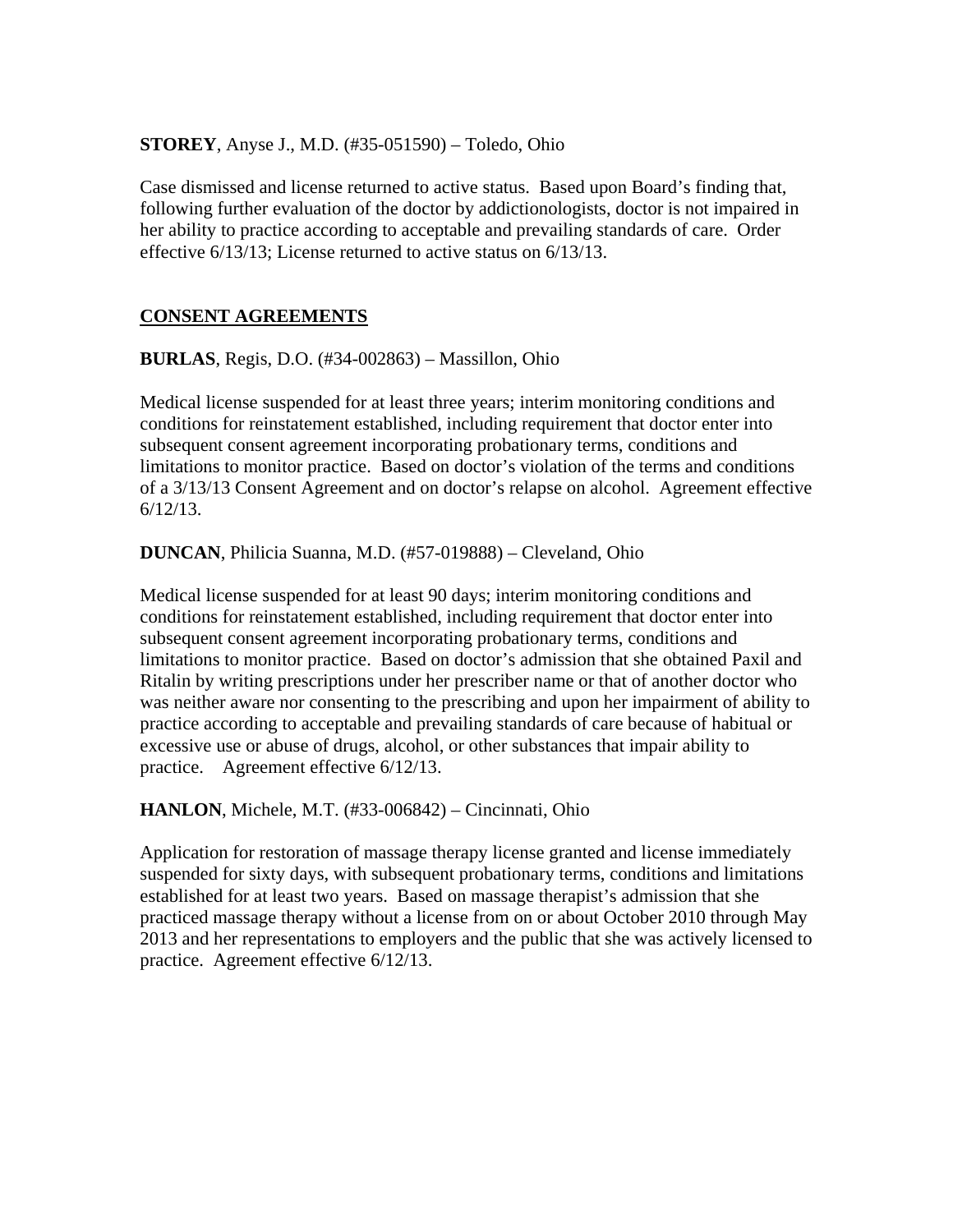#### **KEISER**, Vincent James, M.D. (#35-077811) – Sylvania, Ohio

Medical license suspended for at least 90 days; interim monitoring conditions and conditions for reinstatement established, including requirement that doctor enter into subsequent consent agreement incorporating probationary terms, conditions and limitations to monitor practice. Based on doctor's admission that on six to eight occasions he took Ativan that had been prescribed for a family member and his impairment of ability to practice according to acceptable and prevailing standards of care because of habitual or excessive use or abuse of drugs, alcohol, or other substances that impair ability to practice. Agreement effective 6/12/13.

### **KUMAR**, I. Praveen, M.D. (#35-066270) – Hudson, Ohio

Medical license suspended for at least 180 days and conditions for reinstatement established. Based on doctor's admission that he failed to record all the controlled substances that he prescribed and that in those instances when he has recorded a prescription for a controlled substance, he often failed to record the strength and dosage of the controlled substance and the number of tablets or pills he prescribed. Agreement effective 6/12/13.

**MILLIS**, Wendy A., M.D. (#35-073484) – Clyde, Ohio

Medical license reinstated subject to probationary terms, conditions, and limitations based on doctor having been deemed capable of practicing according to acceptable and prevailing standards of care so long as treatment and monitoring requirements are in place. Agreement effective 6/12/13; Agreement to remain in effect for at least two years prior to any request for termination.

**POPOVICH**, William Francis, M.D. (#35-089778) – Medina, Ohio

Medical license reinstated subject to probationary terms, conditions, and limitations based on doctor having been deemed capable of practicing according to acceptable and prevailing standards of care so long as treatment and monitoring requirements are in place. Agreement effective 6/12/13; Agreement to remain in effect for at least five years prior to any request for termination.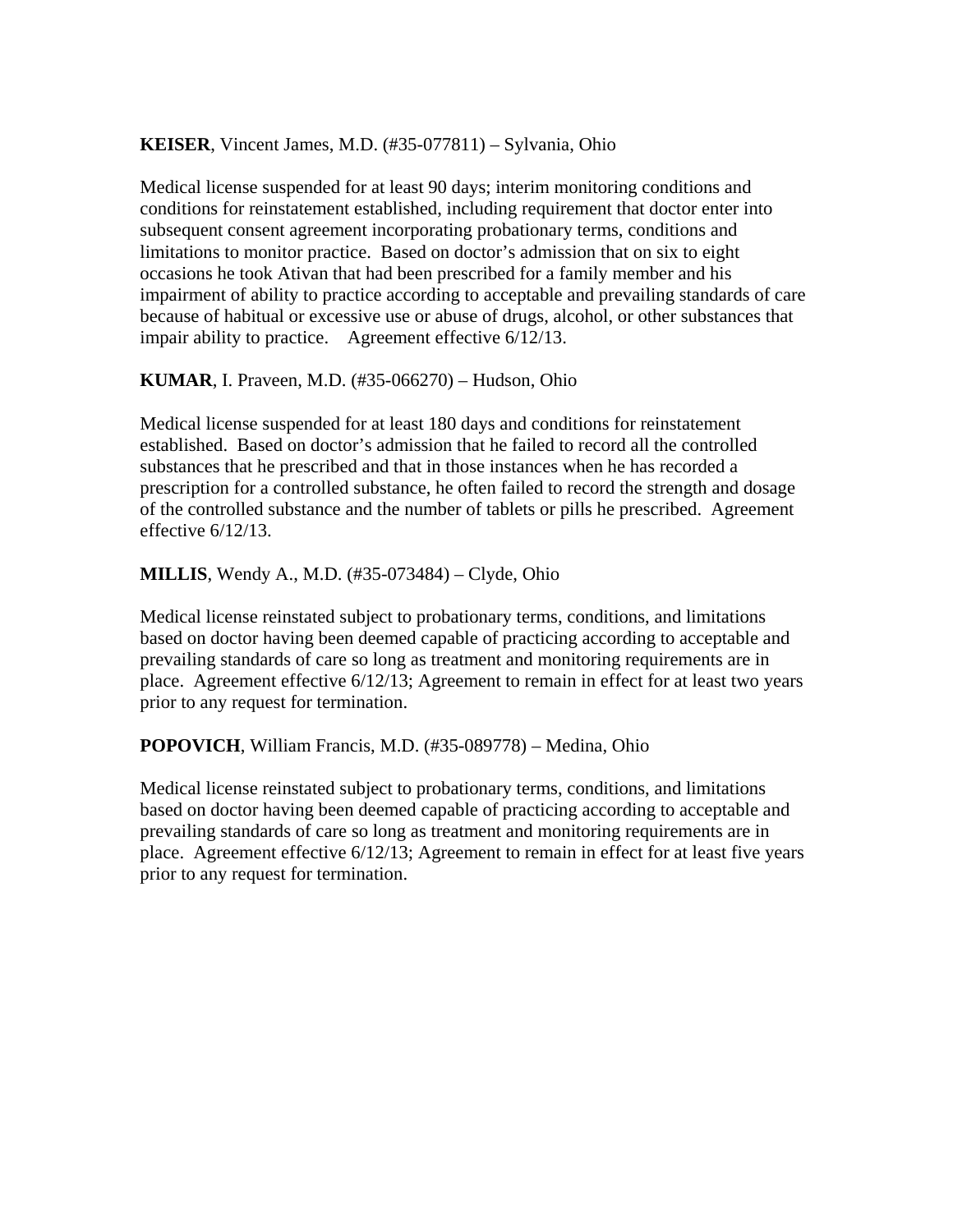**VON DER EMBSE**, Kendra N., D.O. (D.O. Training Certificate Applicant) – Sandusky, Ohio

Authority to participate in training program indefinitely suspended and application for training certificate withdrawn. Interim monitoring conditions and conditions for reinstatement established, including requirement that doctor enter into subsequent consent agreement incorporating probationary terms, conditions and limitations to monitor practice. Based on doctor's admission that she is chemically dependent and that her drug of choice is alcohol, that she has been convicted of disorderly conduct and has been charged with Operating Vehicle Under Influence of Alcohol [OVI], and that she has been found to be impaired in her ability to practice osteopathic medicine and surgery. Agreement effective 6/12/13.

**WEISBROT**, Albert Joseph, M.D. (#35-038648) – Cincinnati, Ohio

Doctor reprimanded and license placed on probation for at least three years. Based on doctor's admission that he prescribed controlled substances to a patient but failed to appropriately maintain an accurate patient record of all such prescribing and prescribed controlled substances to the spouse of the patient without conducting physical examinations or maintaining an accurate patient record. Agreement effective 6/12/13.

**WHITAKER**, Emmett Edwin, III, M.D. (M.D. Applicant) – Columbus, Ohio

Application for license to practice medicine and surgery in Ohio granted, subject to probationary terms, conditions and limitations for at least two years. Based on doctor's history of chemical dependency and depression and on his having been deemed capable of practicing according to acceptable and prevailing standards of care so long as treatment and monitoring requirements are in place. Agreement effective 6/12/13.

### **LICENSE REINSTATED**

**KAY**, Bruce Saul, M.D. (#35-049187) – Dayton, Ohio

Doctor's request for reinstatement of license granted by vote of the Board on 6/12/13, subject to probationary terms and conditions established by 7/11/12 Board Order. Effective 6/12/13.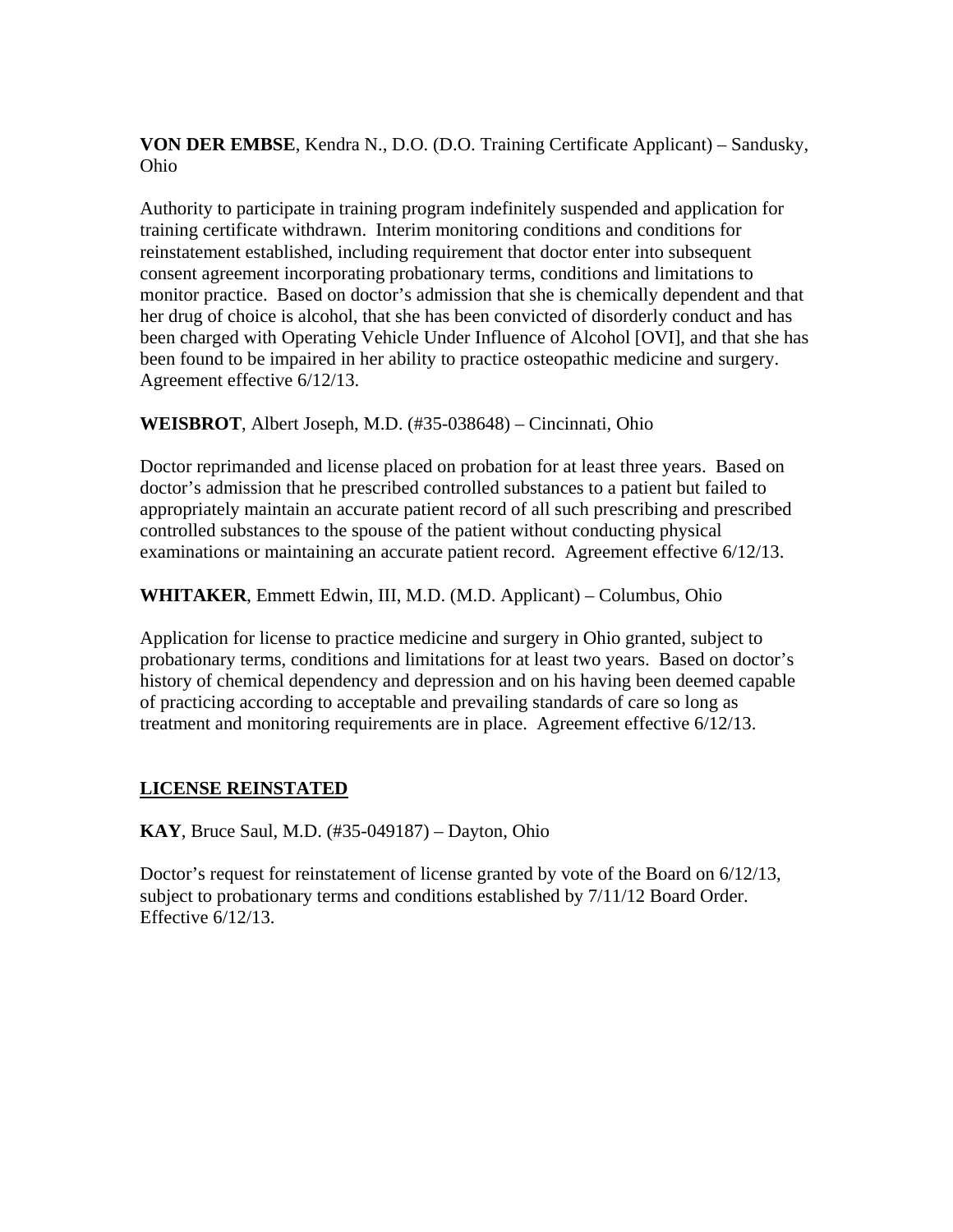# **VOLUNTARY SURRENDERS/RETIREMENTS**

**GIRI**, Yashwant B., M.D. (#35-072510) – Crown Point, Indiana

Permanent revocation of medical license authorized by doctor in lieu of formal disciplinary proceedings pursuant to Sections 4371.22(B)(9) and (B)(11), Ohio Revised Code. Effective 6/12/13.

# **PROBATIONARY REQUESTS AND MODIFICATIONS**

**BROWN**, Cynthia Lynn, M.D. (#35-061375) – Avon, Ohio

Doctor's request for approval of treating psychiatrist granted by vote of the Board on 6/12/13.

**CAIRNS**, Jean Anne, M.D. (#35-079119) – Warren, Ohio

Doctor's request for approval of medical records keeping and controlled substance prescribing courses granted by vote of the Board on 6/12/13.

**CHU**, Paul P., M.D. (#35-053485) – Springfield, Ohio

Doctor's request to reduce required personal appearances to every six months and discontinue chart review requirement granted by vote of the Board on 6/12/13.

**DILUCIANO**, Mark Edward, M.D. (#35-062171) – Cambridge, Ohio

Doctor's request to discontinue comparative audit/Pyxis Medstation report requirement and discontinue drug log requirement granted by vote of the Board on 6/12/13.

**HEACOCK**, Allison Christine, M.D. (#35-093489) – Columbus, Ohio

Doctor's request to reduce psychiatric sessions to every six month, discontinue chart review requirement and discontinue drug log requirement granted by vote of the Board on 6/12/13.

**HIGHBERGER**, W. Andrew, M.D. (#35-056976) – Marysville, Ohio

Doctor's request to approve monitoring physician granted by vote of the Board on 6/12/13.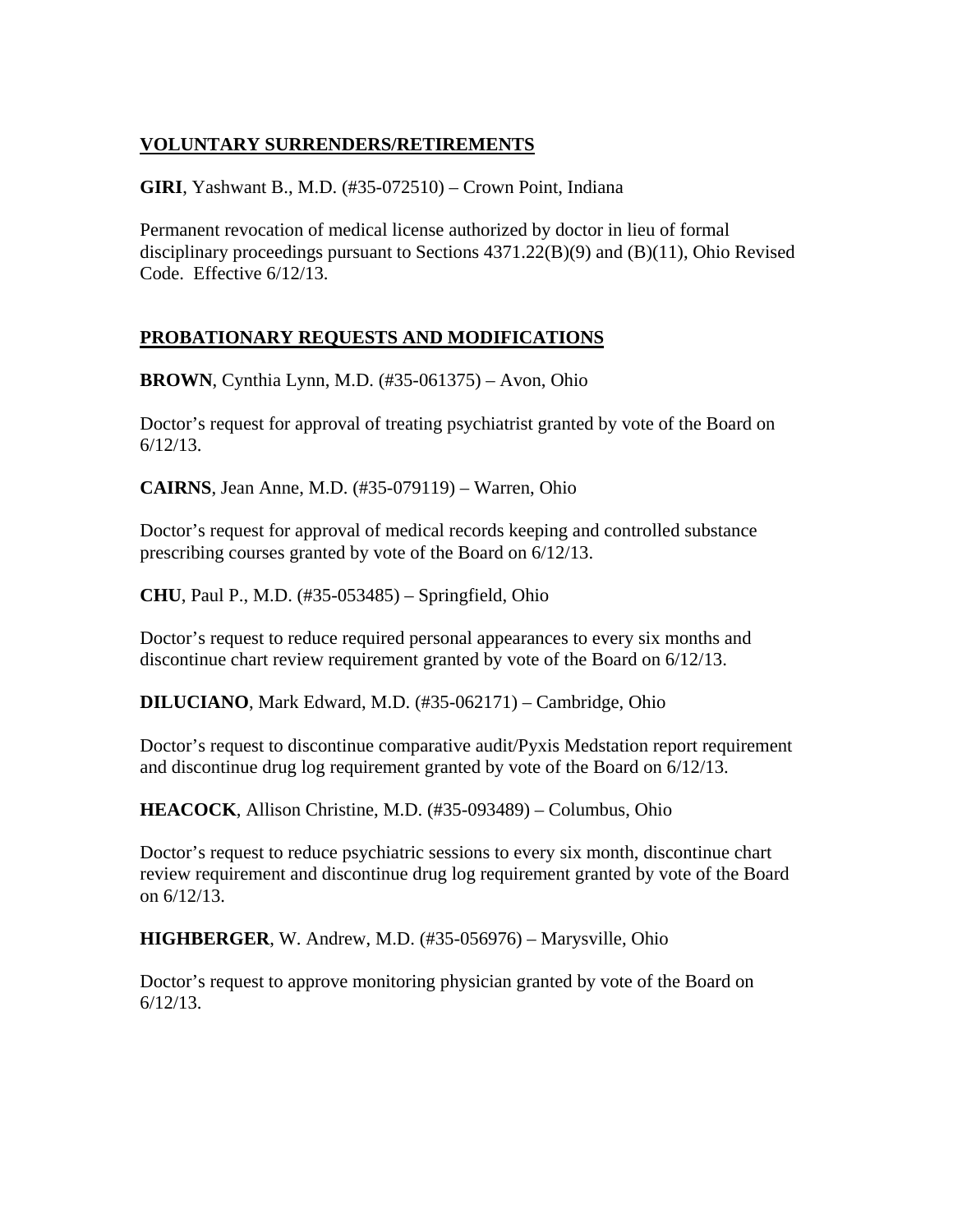**LOTTES**, Elizabeth Butler, D.O. (#34-006444) – Columbus, Ohio

Doctor's request to reduce required personal appearances to every six months granted by vote of the Board on 6/12/13.

**MAHAJAN**, Mahendra Kumar, M.D. (#35-043538) – Beavercreek, Ohio

Doctor's request to discontinue work hour restriction granted by vote of the Board on 6/12/13.

**MCGRIFF**, Patrick Kelley, D.O. (#34-006573) – Columbus, Ohio

Doctor's request for approval of monitoring physician granted by vote of the Board on 6/12/13. Frequency and number of charts to be reviewed by monitoring physician established.

**QUINTANA**, Bud E., D.O. (#34-002673) – North Lawrence, Ohio

Doctor's request to discontinue required controlled substance log and chart review requirement granted by vote of the Board on 6/12/13.

**REDDY**, Sheila Sandadi, M.D. (#57-020391) – Cleveland, Ohio

Doctor's request for approval of monitoring physician granted by vote of the Board on 6/12/13. Frequency and number of charts to be reviewed by monitoring physician established.

**RUFFA**, Anthony Mark, D.O. (#34-010895) – Erie, Pennsylvania

Doctor's request for approval of treating psychiatrist, treating psychotherapist, and monitoring physician granted by vote of the Board on 6/12/13. Frequency and number of charts to be reviewed by monitoring physician established.

**RYAN**, Richard Joseph, M.D. (#35-062203) – Cincinnati, Ohio

Doctor's request to discontinue required controlled substance log granted by vote of the Board on 6/12/13.

**SABINO**, Alan Dale, M.D. (#35-084776) – Stockton, California

Doctor's request for approval of psychotherapist granted by vote of the Board on 6/12/13.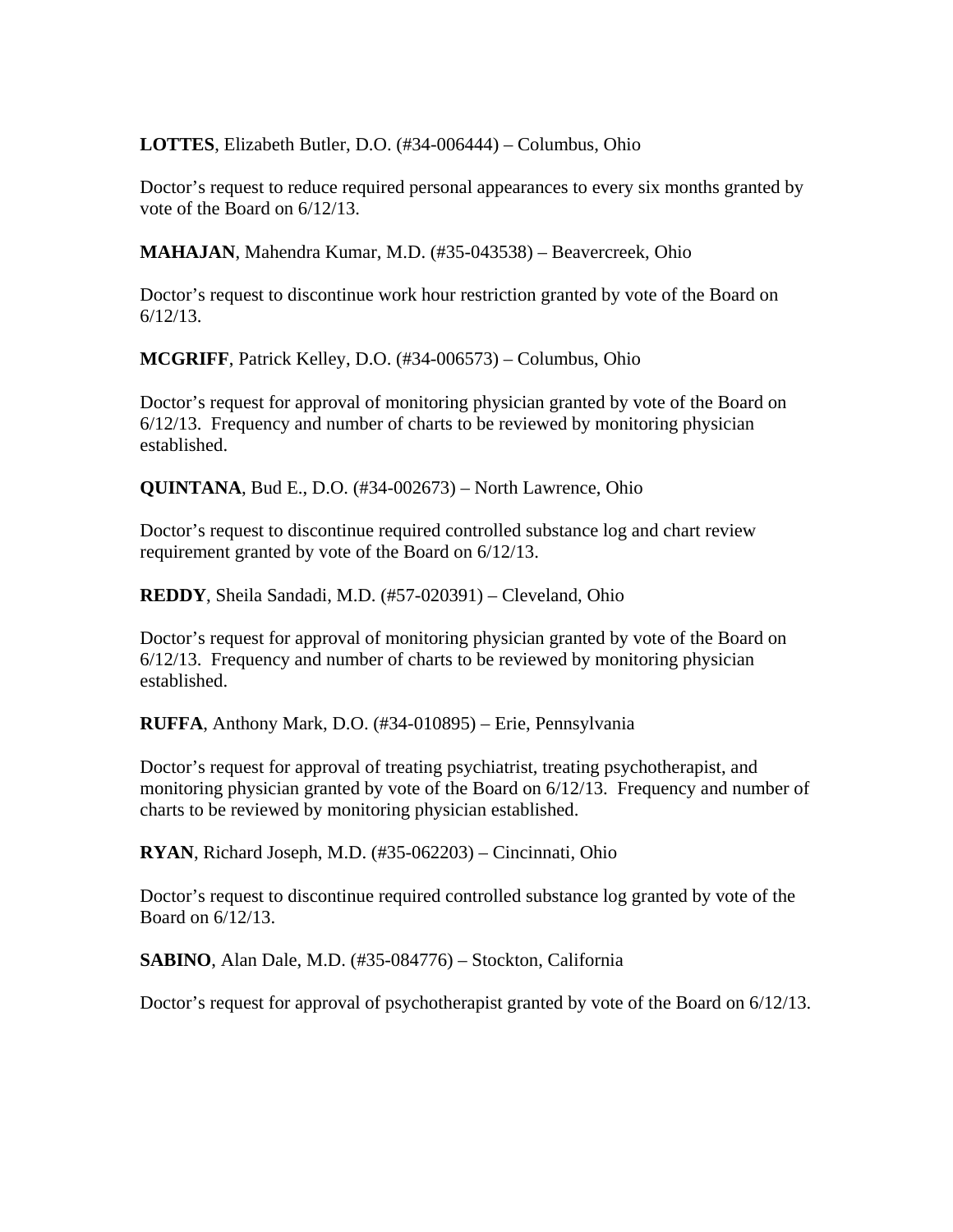**SHANK**, Myron Lyle, M.D. (#35-057234) – Lima, Ohio

Doctor's request for approval of courses granted by vote of the Board on 6/12/13.

**SIGNS**, Denise J., M.D. (#35-049278) – Wooster, Ohio

Doctor's request to reduce required personal appearances to once every six months, reduce required drug and alcohol rehabilitation meetings to two per week with a minimum of ten per month, and discontinue chart review requirement granted by vote of the Board on 6/12/13.

**SILVERBLATT**, James H., M.D. (#35-052954) – Gates Mills, Ohio

Doctor's request for approval of medical ethics and controlled substance prescribing courses granted by vote of the Board on 6/12/13.

**SIMONS**, Mitchell Edward, M.D. (#35-050545) – Cincinnati, Ohio

Doctor's request for approval of modified list of chaperones granted by vote of the Board on 6/12/13.

**THOMAS**, Gregory Michael, M.D. (#35-048215) – Toledo, Ohio

Doctor's request for approval of monitoring physician granted by vote of the Board on  $6/12/13$ . Frequency and number of charts to be reviewed by monitoring physician established.

#### **PROBATION TERMINATED**

**GRECZANIK**, Richard David, D.O. (p. 323) (#34-009584) – Cuyahoga Falls, Ohio

Doctor's request for release from terms of 6/11/08 Consent Agreement granted by vote of the Board on 6/12/13, effective immediately

#### **COURT ACTIONS**

**CALLOWAY**, George Franklin, M.D. (#35-038419) – Westerville, Ohio

By Decision and Entry filed 5/24/13, the Tenth District Court of Appeals reversed the judgment of the Franklin County Court of Common Pleas and ordered the case remanded to the State Medical Board of Ohio to dismiss the proceedings against the doctor.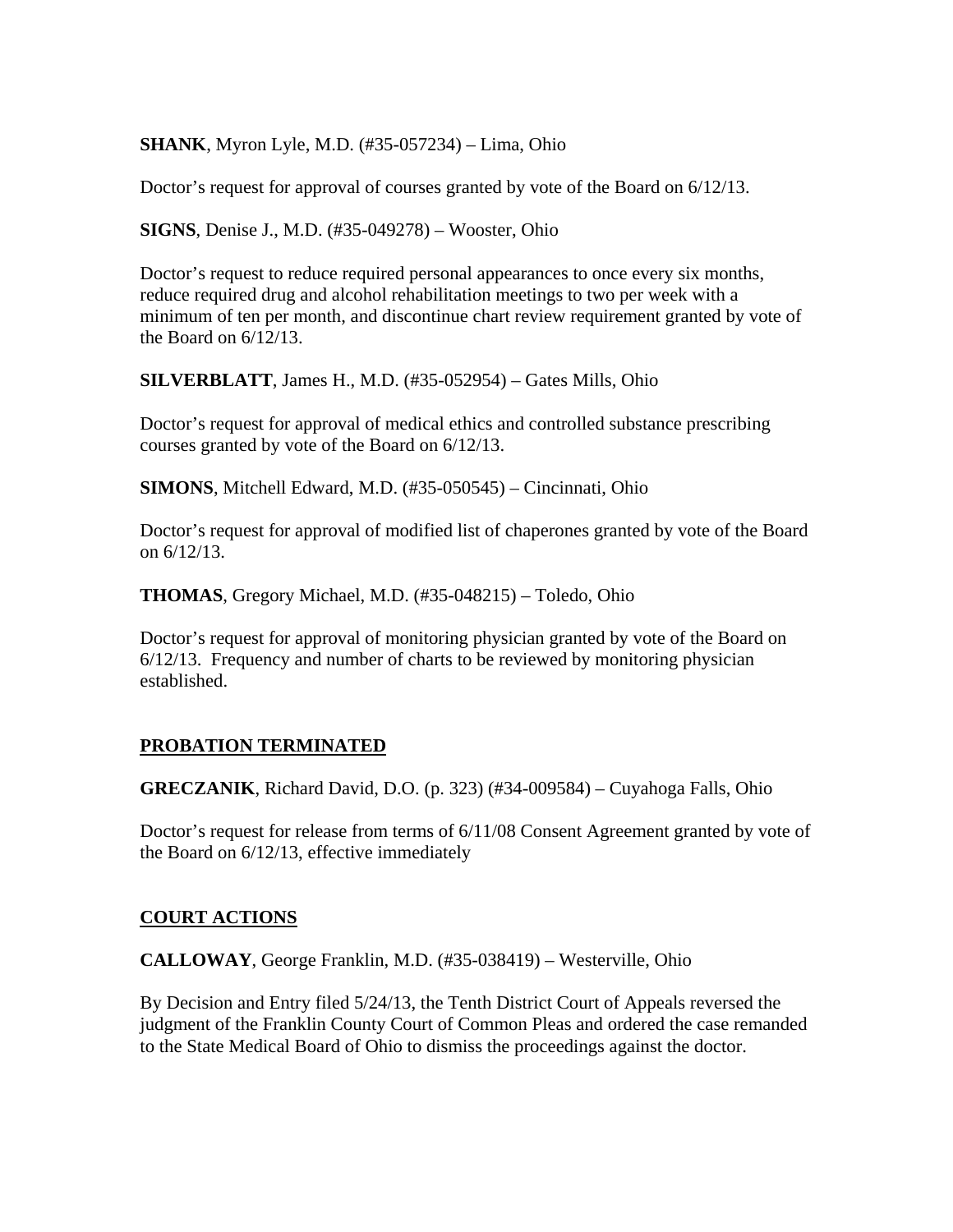**DEMAS**, Christopher Lou, M.D. (#35-042434) – Westerville, Ohio

Notice of appeal of Board's 5/8/13 Order of indefinite suspension filed by doctor with the Franklin County Court of Common Pleas on 5/21/13.

**DEMINT**, Franklin Donald, D.O. (#34-005493) – Kingston, Ohio

By Order and Entry filed 5/9/13, Franklin County Court of Common Pleas granted doctor's motion for a stay of Board's 4/10/13 Order of indefinite suspension, subject to interim monitoring conditions during the pendency of the appeal.

**DRAKE**, Miles Edward, Jr., M.D. (#35-047457) – Canal Winchester, Ohio

By Decision and Final Judgment filed 5/23/13, Franklin County Court of Common Pleas upheld Board's 6/13/12 order of revocation.

**MCRAE**, Sharon Leilani, M.D. (#35-093580) – Brookline, Massachusetts

By Decision and Entry filed 5/21/13, Franklin County Court of Common Pleas upheld Board's 1/9/13 order of probation.

## **NON-DISCIPLINARY ORDERS**

**BARROWS**, Jeffrey Johnson, D.O. (#34-002858) – Zanesfield, Ohio

Doctor's application for restoration of his license to practice osteopathic medicine and surgery in Ohio granted, pending passage of the Comprehensive Osteopathic Medical Variable-Purpose Examination (COMVEX) or the American Osteopathic Association (AOA) obstetrics and gynecology examination. Based on doctor having not practiced in at least two years prior to application for restoration of license. Order effective 6/13/13. (Journal Entry – No hearing requested.)

**COOPER**, Teresa Lorraine (M.T. Applicant) – Waynesville, North Carolina

Application for license to practice massage therapy denied. Based on applicant's failure to provide documentation of minimum educational requirements for license. Order effective 6/13/13. (Journal Entry – No hearing requested.)

**DELASHMIT**, Kara Lee, C.T. (#32-014275) – Evansville, Indiana

Cosmetic therapist's application for restoration of her license to practice cosmetic therapy granted, pending passage of the Cosmetic Therapy practical examination. Based on cosmetic therapist having not practiced in at least two years prior to application for restoration of license. Order effective 6/13/13. (Journal Entry – No hearing requested.)